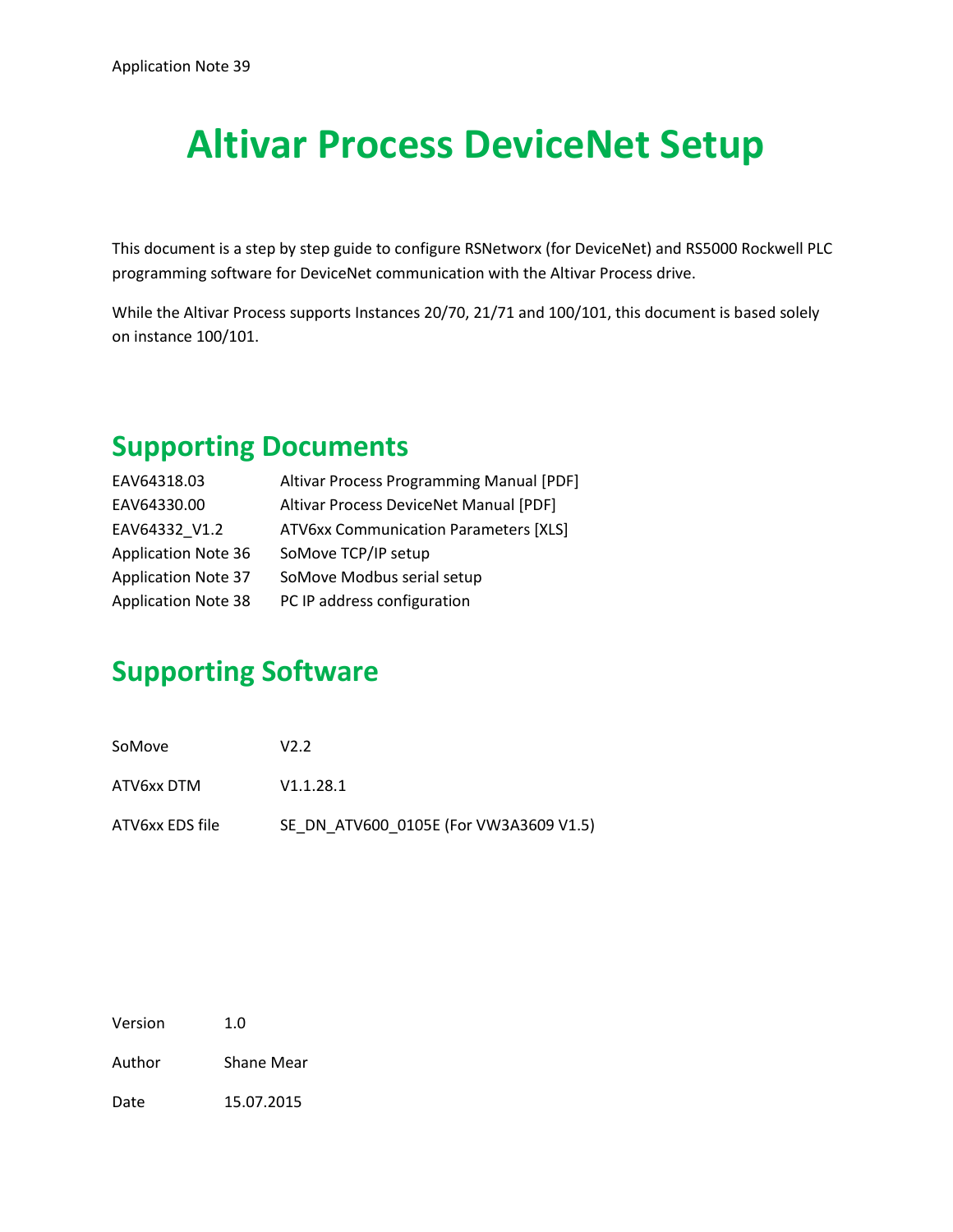## **RSNetWorx Configuration**

### **Registering the EDS file**

From RSNetworx for DeviceNet select *Tools* From the top menu then select *EDS Wizard*

|  |  | A Popup window will appear, select Next > |  |  |  |  |
|--|--|-------------------------------------------|--|--|--|--|
|--|--|-------------------------------------------|--|--|--|--|

From the available options select *Register an EDS file(s)* then select *Next >*

Select *Register a single file* then *Browse…* for the correct EDS file.

| File Edit View Network Device Diagnostics Tools Help |
|------------------------------------------------------|
| EDS Wizard                                           |
| Node Commissioning<br>$\circledR$                    |
| Faulted Address Recovery Wizard<br>$\vert x \vert$   |
| <sup>2</sup> DeviceNet - RSNetWorx for DeviceNet     |

| <b>Rockwell Automation's EDS Wizard</b> |                                                                                                                                                                                                                                                                         |  |
|-----------------------------------------|-------------------------------------------------------------------------------------------------------------------------------------------------------------------------------------------------------------------------------------------------------------------------|--|
|                                         | Welcome to Rockwell<br>Automation's EDS Wizard                                                                                                                                                                                                                          |  |
|                                         | The EDS Wizard allows you to:<br>- register EDS-based devices.<br>- unregister a device.<br>- change the graphic images associated with a device.<br>- create an EDS file from an unknown device.<br>- upload EDS file(s) stored in a device.<br>To continue click Next |  |
|                                         | Next ><br>Cancel                                                                                                                                                                                                                                                        |  |

| <b>Rockwell Automation's EDS Wizard</b>                                                                                |  |  |
|------------------------------------------------------------------------------------------------------------------------|--|--|
| <b>Options</b><br>What task do you want to complete?                                                                   |  |  |
| Register an EDS file(s).<br>This option will add a device(s) to our database.                                          |  |  |
| Unregister a device.<br>This option will remove a device that has been registered by an EDS file from<br>our database. |  |  |
| Create an EDS file<br>This option creates a new EDS file that allows our software to recognize your<br>device.         |  |  |
| $\cap$ Upload EDS file(s) from the device.<br>This option uploads and registers the EDS file(s) stored in the device.  |  |  |
|                                                                                                                        |  |  |
|                                                                                                                        |  |  |
| Next ><br>Cancel<br>< Back                                                                                             |  |  |

| <b>Rockwell Automation's EDS Wizard</b>                                                                                                             |                                                            |               |
|-----------------------------------------------------------------------------------------------------------------------------------------------------|------------------------------------------------------------|---------------|
| Registration<br>Electronic Data Sheet file(s) will be added to your system for use in Rockwell<br>Automation applications.                          |                                                            |               |
| ← Register a single file<br>Register a directory of EDS files<br>Named:                                                                             | $\Box$ Look in subfolders                                  |               |
|                                                                                                                                                     |                                                            | <b>Browse</b> |
| * If there is an icon file (.ico) with the same name as the file(s) you are registering<br>ı<br>then this image will be associated with the device. | To perform an installation test on the file[s], click Next |               |
|                                                                                                                                                     | < Back<br>Next >                                           | Cancel        |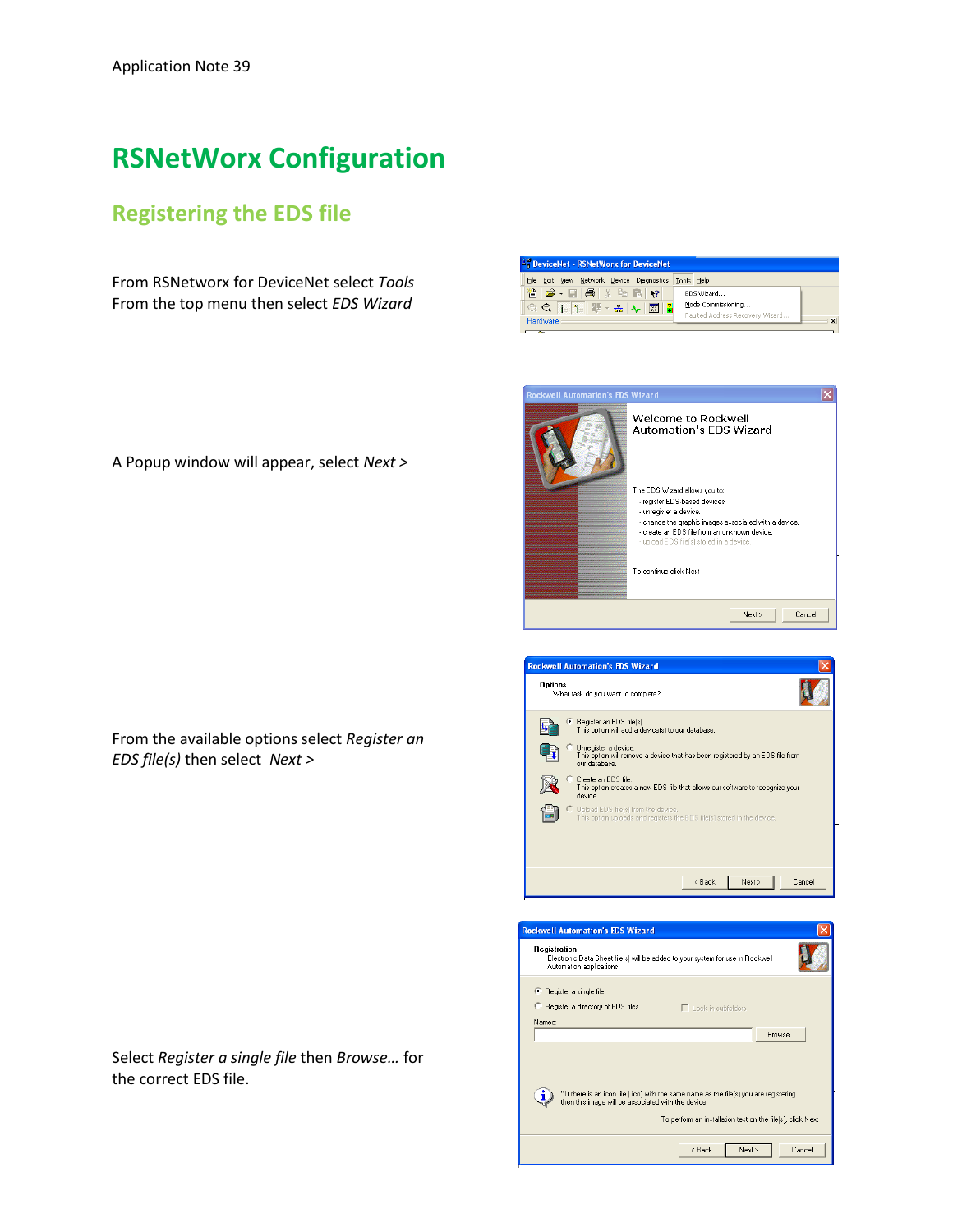Once the correct .eds file has been located, hightlight and select *Open*

Select *Next >*

Select *Next >*

Select *Change icon…*



| <b>Rockwell Automation's EDS Wizard</b>                                                                                                                                                                           |
|-------------------------------------------------------------------------------------------------------------------------------------------------------------------------------------------------------------------|
| Registration<br>Electronic Data Sheet file(s) will be added to your system for use in Rockwell<br>Automation applications.                                                                                        |
| Register a single file                                                                                                                                                                                            |
| Register a directory of EDS files<br>$\Box$ Look in subfolders                                                                                                                                                    |
| Named:                                                                                                                                                                                                            |
| C:\Documents and Settings\Engineer\Desktop\SE_DN_ATV600_0105<br>Browse                                                                                                                                            |
| * If there is an icon file [.ico] with the same name as the file[s] you are registering<br>п<br>then this image will be associated with the device.<br>To perform an installation test on the file[s], click Next |
| Cancel<br>< Back<br>Next >                                                                                                                                                                                        |

| <b>Rockwell Automation's EDS Wizard</b>                                                                                                                       |        |
|---------------------------------------------------------------------------------------------------------------------------------------------------------------|--------|
| <b>EDS File Installation Test Results</b><br>This test evaluates each EDS file for errors in the EDS file. This test does not<br>guarantee EDS file validity. |        |
| Installation Test Results<br>o Ut<br>c:\documents and settings\engineer\desktop\se_dn_atv600_0105e.eds                                                        |        |
| View file                                                                                                                                                     |        |
| < Back<br>Next >                                                                                                                                              | Cancel |

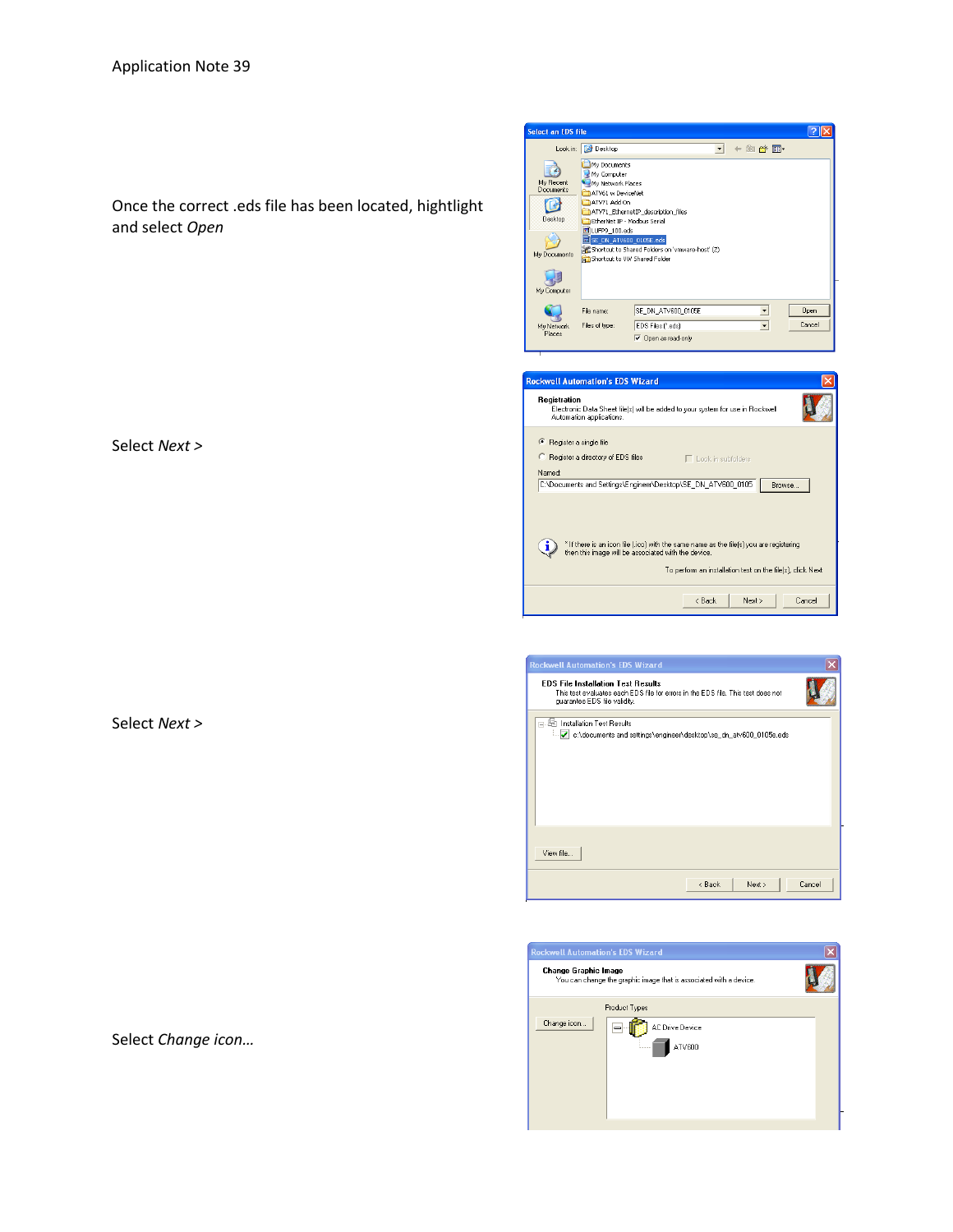*Browse...* for the correct image

(Should be part of the same package with the EDS file)

Icon should change to image of ATV Process



| <b>Rockwell Automation's EDS Wizard</b>                                                    |                                                        |  |
|--------------------------------------------------------------------------------------------|--------------------------------------------------------|--|
| Change Graphic Image<br>You can change the graphic image that is associated with a device. |                                                        |  |
| Change icon                                                                                | Product Types<br>AC Drive Device<br>$\equiv$<br>ATV600 |  |
|                                                                                            | < Back<br>Next ><br>Cancel                             |  |

| <b>Rockwell Automation's EDS Wizard</b>                                         |                              |
|---------------------------------------------------------------------------------|------------------------------|
| <b>Final Task Summary</b><br>This is a review of the task you want to complete. |                              |
| You would like to register the following device.<br>ATV600                      |                              |
|                                                                                 |                              |
|                                                                                 | Cancel<br>$8$ Back<br>Next > |

Select *Next >*

select *Next >*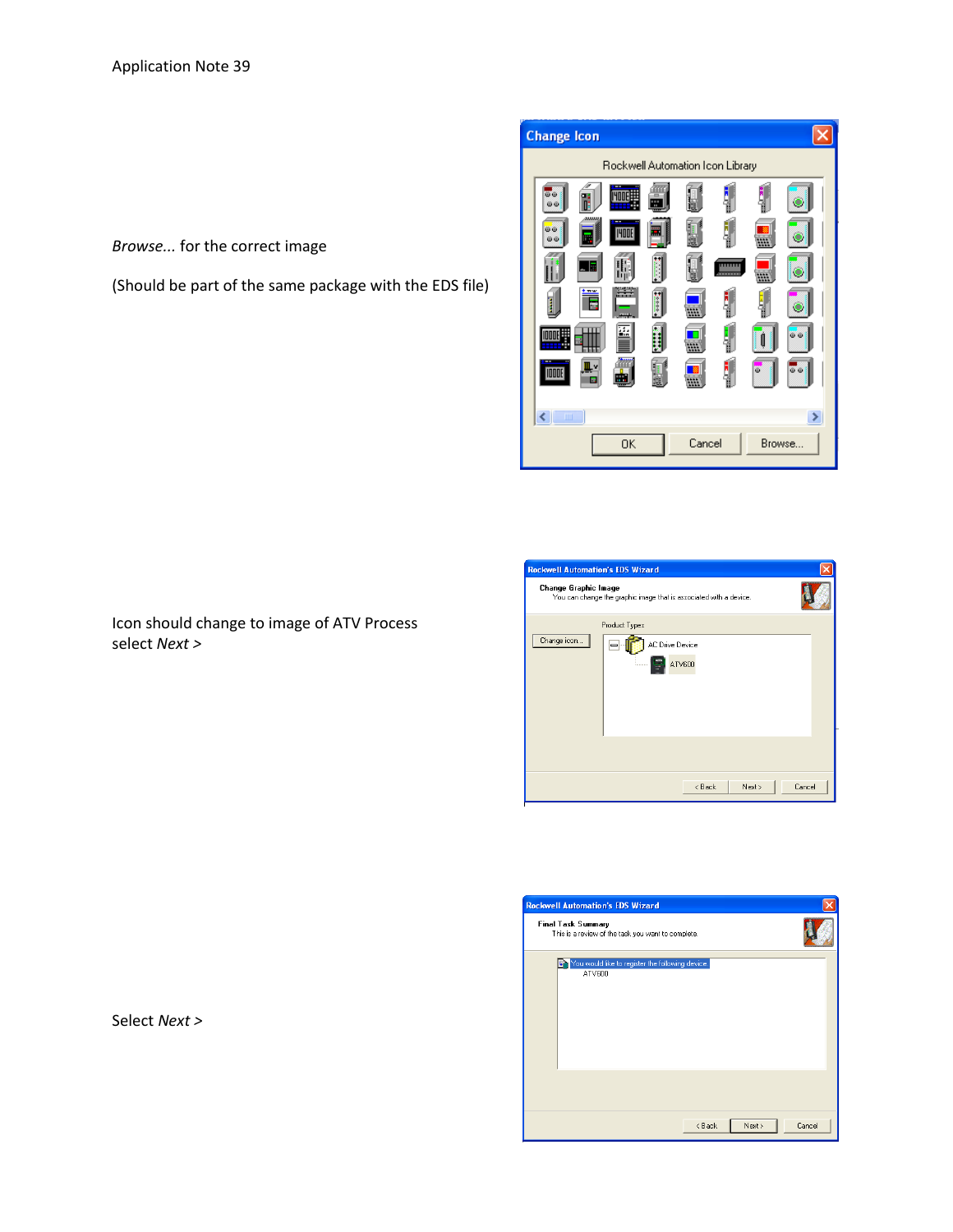### **Adding ATV600 to the Network**

Expand the *Schneider Automation* folder in the *Hardware tree* to locate the newly added ATV600 device.



Scanner Module-1 맠 ė  $01$ n'n

ATV600

1769-SDN

Double click on the device that has been added to the network, then correct the *address* as required.

Double click on the ATV600 from the *Hardware tree* to

add a device to the network

| <b>EF ATV600</b>                         |
|------------------------------------------|
| General Parameters   I/O Data   EDS File |
| ATV600                                   |
| ATV600<br>Name:                          |
| Description:                             |
| ۱o<br>÷<br>Address:                      |
| Device Identity [ Primary ]              |
| Vendor:<br>Schneider Automation [243]    |
| AC Drive Device [2]<br>Type:             |
| ATV600 [6160]<br>Device:                 |
| ATV600<br>Catalog:                       |
| 1.005<br>Revision:                       |
| <b>OK</b><br>Cancel<br>Help<br>Apply     |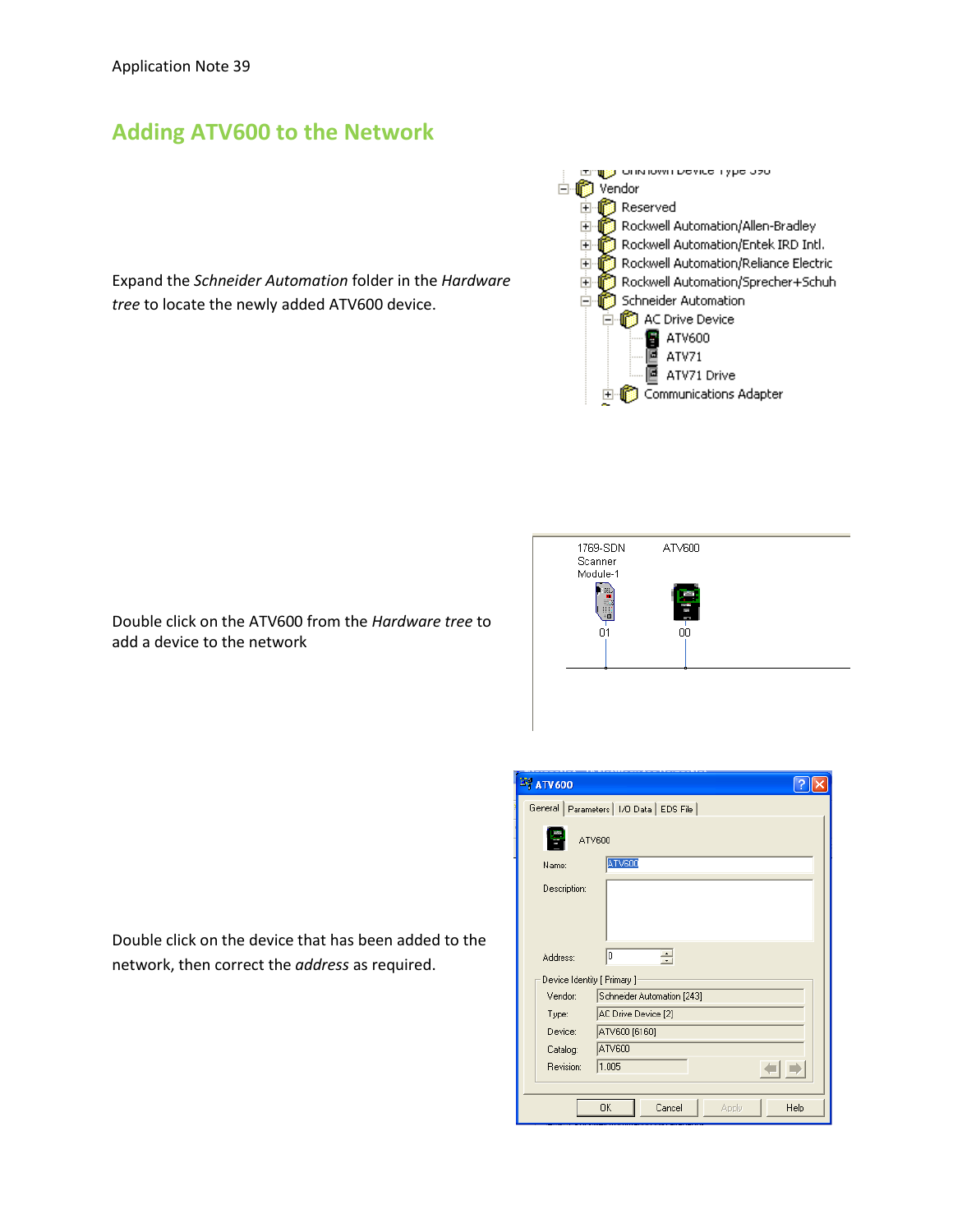## **Configure the Scanner**

| 1769-SDN<br>ATV600<br>Scanner | 2% 1769-SDN Scanner Module-1<br>?                                |
|-------------------------------|------------------------------------------------------------------|
| Module-1                      | Module   Scanlist   Input   Output   ADR<br>General  <br>Summary |
| Ş<br>疆                        | 1769-SDN Scanner Module<br>u                                     |
| $\overline{02}$<br>01         | 1769-SDN Scanner Module-1<br>Name:                               |
|                               | Description:                                                     |
|                               |                                                                  |
| Vet                           |                                                                  |
|                               | 今<br>11<br>Address:                                              |
|                               | Device Identity [ Primary ]                                      |
|                               | Rockwell Automation/Allen-Bradley [1]<br>Vendor:                 |
|                               | Communications Adapter [12]<br>Type:                             |
|                               | 1769-SDN Scanner Module [105]<br>Device:                         |
|                               | 1769-SDN<br>Catalog:                                             |
|                               | 2.002<br>Revision:                                               |
|                               | 0K<br>Cancel<br>Help<br>Apply                                    |

| 3 1769-SDN Scanner Module-1                                                         |                                                                                                                                              |  |  |  |  |  |
|-------------------------------------------------------------------------------------|----------------------------------------------------------------------------------------------------------------------------------------------|--|--|--|--|--|
| General   Module   Scanlist   Input   Output   ADR   Summary                        |                                                                                                                                              |  |  |  |  |  |
| Available Devices:                                                                  | Scanlist:                                                                                                                                    |  |  |  |  |  |
|                                                                                     | <b>8</b> 02, ATV600<br>$\,$<br>$\langle \ \ \rangle$<br>$\rightarrow$<br>$\prec\!\prec$                                                      |  |  |  |  |  |
| Automap on Add<br>Upload from Scanner<br>Download to Scanner<br>Edit I/O Parameters | $\overline{\vee}$ Node Active<br>Electronic Key:<br>Device Type<br>Vendor<br>Product Code<br>Major Revision<br>$\Box$ Minor $\Box$ or higher |  |  |  |  |  |
| 0K                                                                                  | Cancel<br>Apply<br>Help                                                                                                                      |  |  |  |  |  |

Double click on the *Devicel module* to add the ATV600 scanner inputs and outputs

From the *Scanlist tab* add the ATV600 to the s*canlist*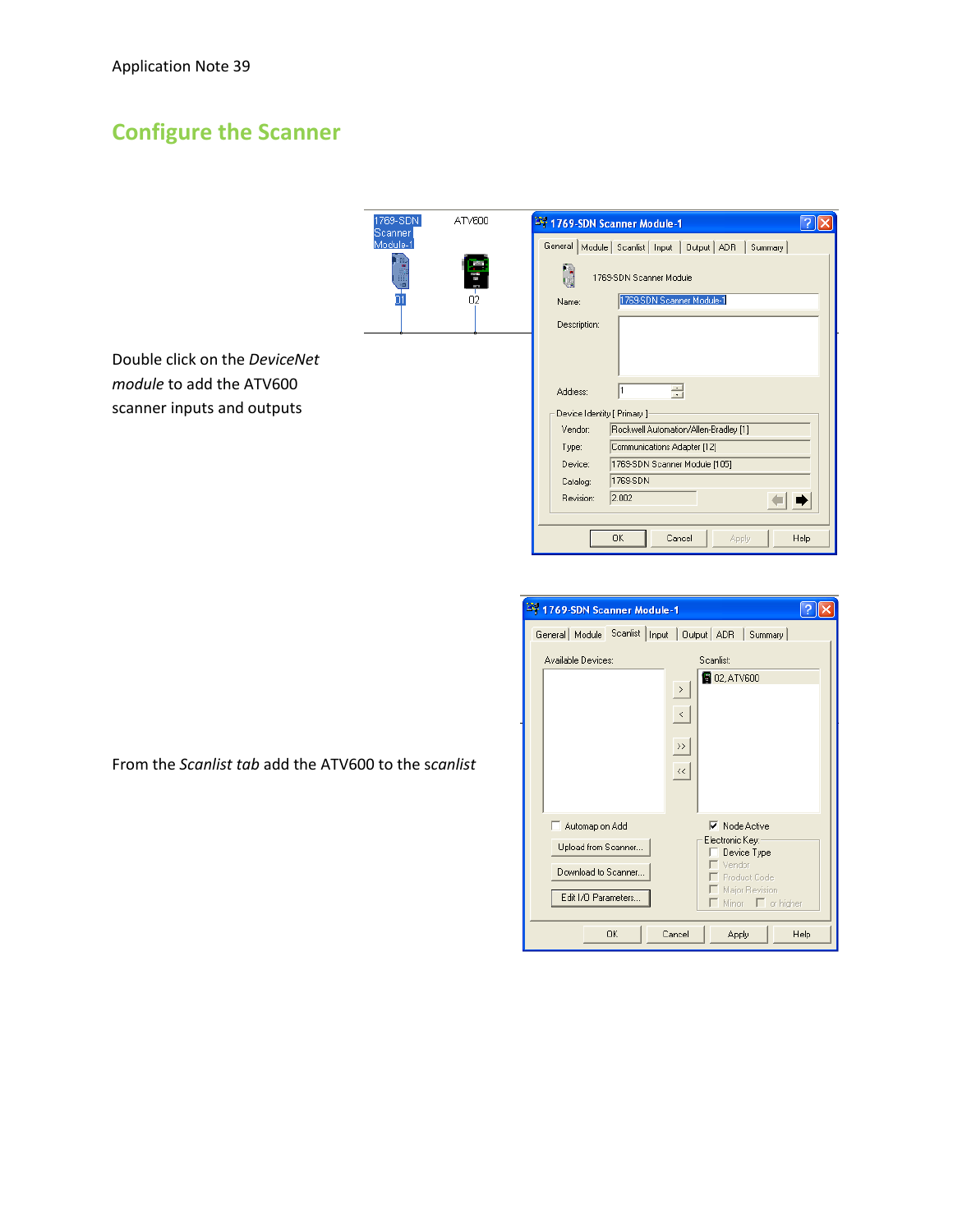Select *edit I/O Pararmeters…* and adjust the *Polled Input Size* and *Output Size* to *8 Bytes.* Select *OK*

#### Note:

8 Bytes is only for Assembly 100/101 which can utilise 4 words both in and out

| Edit I/O Parameters: 02, ATV600                  |                                                  |  |  |  |  |  |  |
|--------------------------------------------------|--------------------------------------------------|--|--|--|--|--|--|
|                                                  |                                                  |  |  |  |  |  |  |
| Strobed:                                         | Change of State / Cyclic:                        |  |  |  |  |  |  |
| $\frac{1}{x}$ Bytes<br>$\sqrt{0}$<br>Input Size: | © Change of State C Cyclic                       |  |  |  |  |  |  |
| Use Output Bit:                                  | $\frac{1}{\sqrt{2}}$ Bytes<br>lo.<br>Input Size: |  |  |  |  |  |  |
| $\overline{\mathbf{v}}$ Polled:                  | $\frac{1}{x}$ Bytes<br>10<br>Output Size:        |  |  |  |  |  |  |
| $\frac{1}{\sqrt{2}}$ Bytes<br>8<br>Input Size:   | $\frac{1}{x}$ msec<br>250<br>Heartbeat Rate:     |  |  |  |  |  |  |
| $\frac{1}{\sqrt{2}}$ Bytes<br>8<br>Output Size:  | Advanced                                         |  |  |  |  |  |  |
| Every Scan<br>Poll Rate:                         |                                                  |  |  |  |  |  |  |
|                                                  |                                                  |  |  |  |  |  |  |
| Cancel<br>Restore I/O Sizes<br>OK                |                                                  |  |  |  |  |  |  |

| 3% 1769-SDN Scanner Module-1                                                                       |          |
|----------------------------------------------------------------------------------------------------|----------|
| General   Module   Scanlist   Input<br>Output ADR Summary                                          |          |
| $Size \vert$<br>Node<br>Type<br>Map<br>$\lambda$<br><b>EM</b> 2, ATV6 Polled<br>1:1.Data[0].0<br>8 | AutoMap  |
|                                                                                                    | Unmap    |
|                                                                                                    | Advanced |
| ∢∥<br>ШI<br>×.                                                                                     | Options  |
| Start DWord: 0<br>Discrete<br>Memory:                                                              | ÷        |
| Bits 31 - 0                                                                                        |          |
| $1:1$ , $D$ at a $f$ 01<br>02, ATV600                                                              |          |
| 1:1.Data[1]<br>02. ATV600<br>$1:1.D$ ata $[2]$                                                     |          |
| 1:1.Data[3]                                                                                        |          |
| 1:1.Data[4]                                                                                        |          |
| 1:1.Data[5]                                                                                        |          |
| 1:1.Data[6]                                                                                        |          |
| 1:1.Data[7]<br>1:LData[8]                                                                          |          |
|                                                                                                    |          |
| <b>OK</b><br>Cancel<br>Apply                                                                       | Help     |

| Output   ADR<br>General   Module   Scanlist   Input<br>Summary<br>Size<br>Node<br>Type<br>Map<br>ý.<br>AutoMap<br>田 3 02, ATV Polled<br>1:0.Data[0].0<br>8<br>Unmap<br>Advanced<br>Options<br>$\leftarrow$<br>m<br>×. |
|-----------------------------------------------------------------------------------------------------------------------------------------------------------------------------------------------------------------------|
|                                                                                                                                                                                                                       |
|                                                                                                                                                                                                                       |
|                                                                                                                                                                                                                       |
|                                                                                                                                                                                                                       |
|                                                                                                                                                                                                                       |
| Discrete<br>Start DWord: 0<br>÷<br>Memory:                                                                                                                                                                            |
| Bits 31 - 0<br>$1:0.D$ ata $[0]$<br>02, ATV600                                                                                                                                                                        |
| $1:0.D$ ata $[1]$<br>02.ATV600<br>$1:0.D$ atal $21$<br>$1:0.D$ ata[3]                                                                                                                                                 |
| $1:0.D$ ata $[4]$<br>$1:0.D$ ata $[5]$<br>$1:0.D$ ata $[6]$                                                                                                                                                           |
| $1:0.D$ atal $71$<br>$1:0.D$ atal $81$                                                                                                                                                                                |
| <b>OK</b><br>Cancel<br>Help<br>Apply                                                                                                                                                                                  |

Select the *Input* tab and map the ATV600 input data to the DeviceNet input table.

#### Note:

Altivar Process data lengths are 16 bit long, the DeviceNet module data lengths are double integer or 32 bit long, therefore each DeviceNet register holds two Altivar Process data words.

Example 1:I.Data[0] bits 0 to 15 is the first word of the DeviceNet scanner table in the ATV600

1:I.Data[0] bits 16 to 31 is the second word of the

DeviceNet scanner table in the ATV600.

Manipulating this data within the PLC is explained further

Select the *Output* tab and map the ATV600 output data to the DeviceNet input table.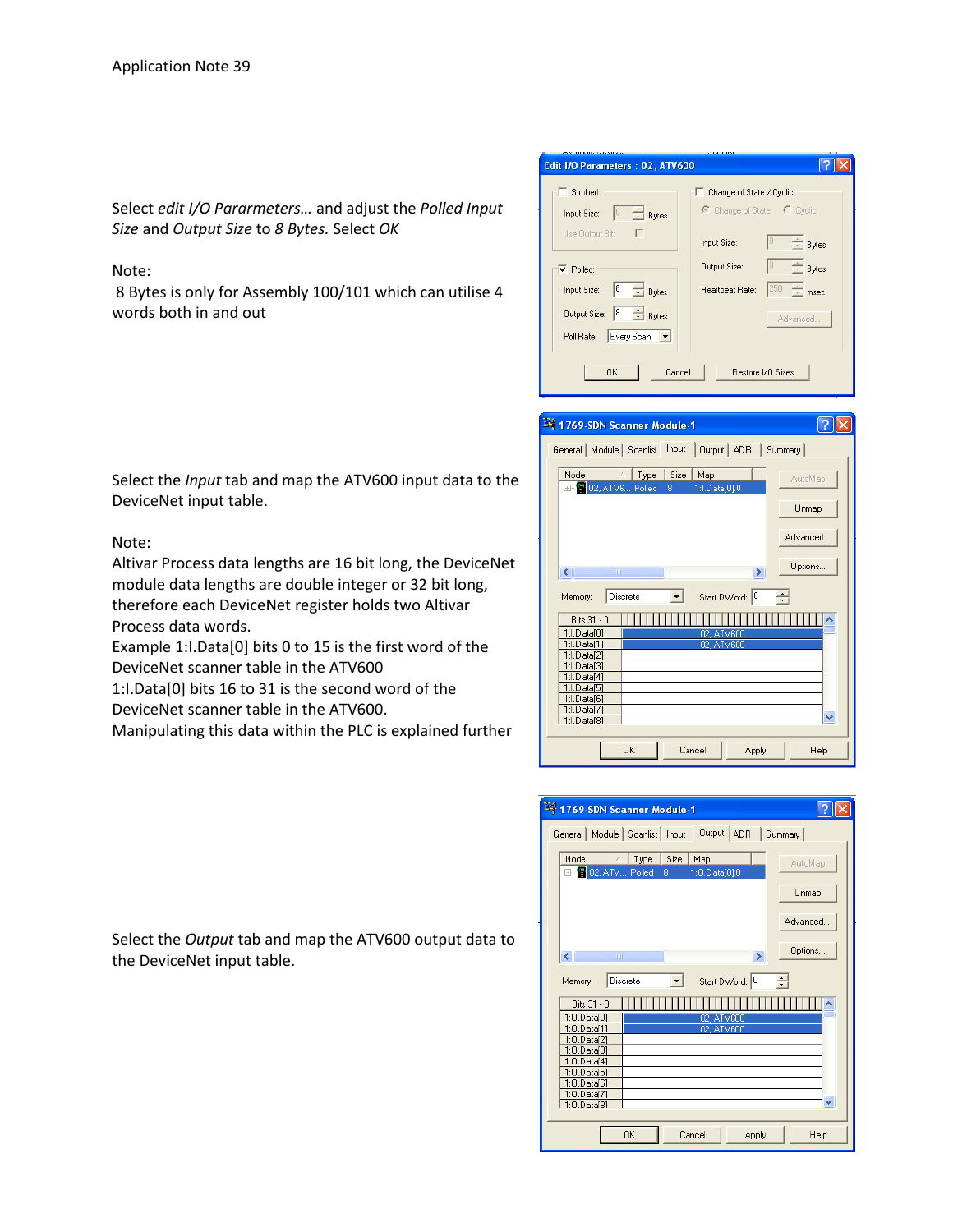| General Module Scanlist   Input   Output   ADR   Summary |              |                           |                     |
|----------------------------------------------------------|--------------|---------------------------|---------------------|
|                                                          |              |                           |                     |
| Interscan Delay:                                         | 20           | $\frac{1}{\sqrt{2}}$ msec | Upload from Scanner |
| Foreground to<br>Background Poll Ratio:                  | 2            | ÷                         | Download to Scanner |
|                                                          |              |                           | Module Defaults     |
|                                                          |              |                           | Slave Mode          |
|                                                          |              |                           | Advanced            |
|                                                          |              |                           |                     |
|                                                          |              |                           |                     |
|                                                          |              |                           |                     |
| 1769-SDN:                                                |              |                           |                     |
| Platform:                                                | CompactLogix |                           |                     |
| 11<br>Slot:                                              | ÷            |                           |                     |
|                                                          |              |                           |                     |

Select the *Module* tab and select *Download to Scanner*

Select *OK*

Save the DeviceNet configuration as this will be utilised within the PLC programming.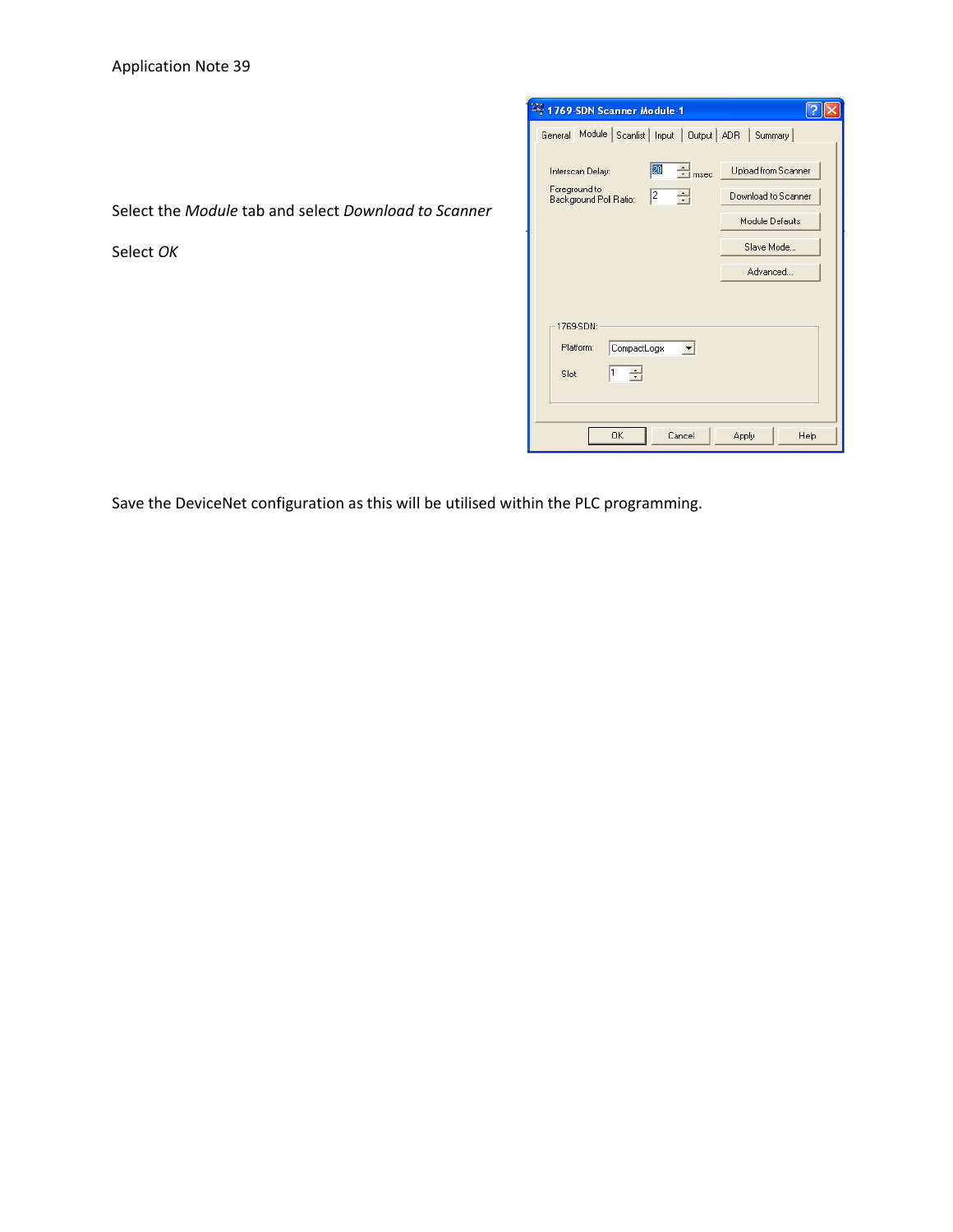## **RSLogix 5000 Configuration**

### **Basics**

Add the DeviceNet scanner to the PLC configuration



Double click on the newly created DeviceNet module from the project tree, and enter the correct Input and Output sizes. Remembering that this is double integer (32 bit), Schneider VSD's use single integers (16 bit), therefore 2 32 bit words on the scanner input is the same as 4 16 bit words from the VSD (this is the size of the DeviceNet scanner table within the VSD)

|                  | Module Properties: Local:1 (1769-SDN/A 1.1)                         |  |
|------------------|---------------------------------------------------------------------|--|
| General          | Connection   RSNetWorx                                              |  |
| Type:<br>Vendor: | 1769-SDN/A 1769 Scanner DeviceNet<br>Allen-Bradley                  |  |
| Name:            | deviceNet<br>÷<br>Slot:                                             |  |
| Description:     | 2<br>Input Size:<br>$[32-bit]$<br>÷<br>Output Size: 2<br>$[32-bit]$ |  |
| Revision:        | ÷<br>Electronic Keying: Compatible Keying<br>$\blacktriangledown$   |  |
| Status: Offline  | Cancel<br><b>OK</b><br>Help.<br>Apply                               |  |

Select the RSNetWorx tab and Browse for the RSNetWorx configuration saved in the previous section.

|                                     | Module Properties: Local:1 (1769-SDN/A 1.1)                                         |               |
|-------------------------------------|-------------------------------------------------------------------------------------|---------------|
| General Connection <b>RSNetWork</b> |                                                                                     |               |
|                                     | DeviceNet File [.dnt]: Ind Settings\Engineer\Desktop\ATV600 DeviceNet\DeviceNet.dnt | <b>Browse</b> |
| Launch RSNetWorx for DeviceNet      | Found in: <file found="" not=""><br/>View and edit the DeviceNet network</file>     |               |
| Status: Offine                      | <b>OK</b><br>Cancel<br>Apply                                                        | <b>Help</b>   |

Once the Scanner has been successfully added, the scanner table is populated inside the Controller Tags. Double click on Controller Tags in the project tree.

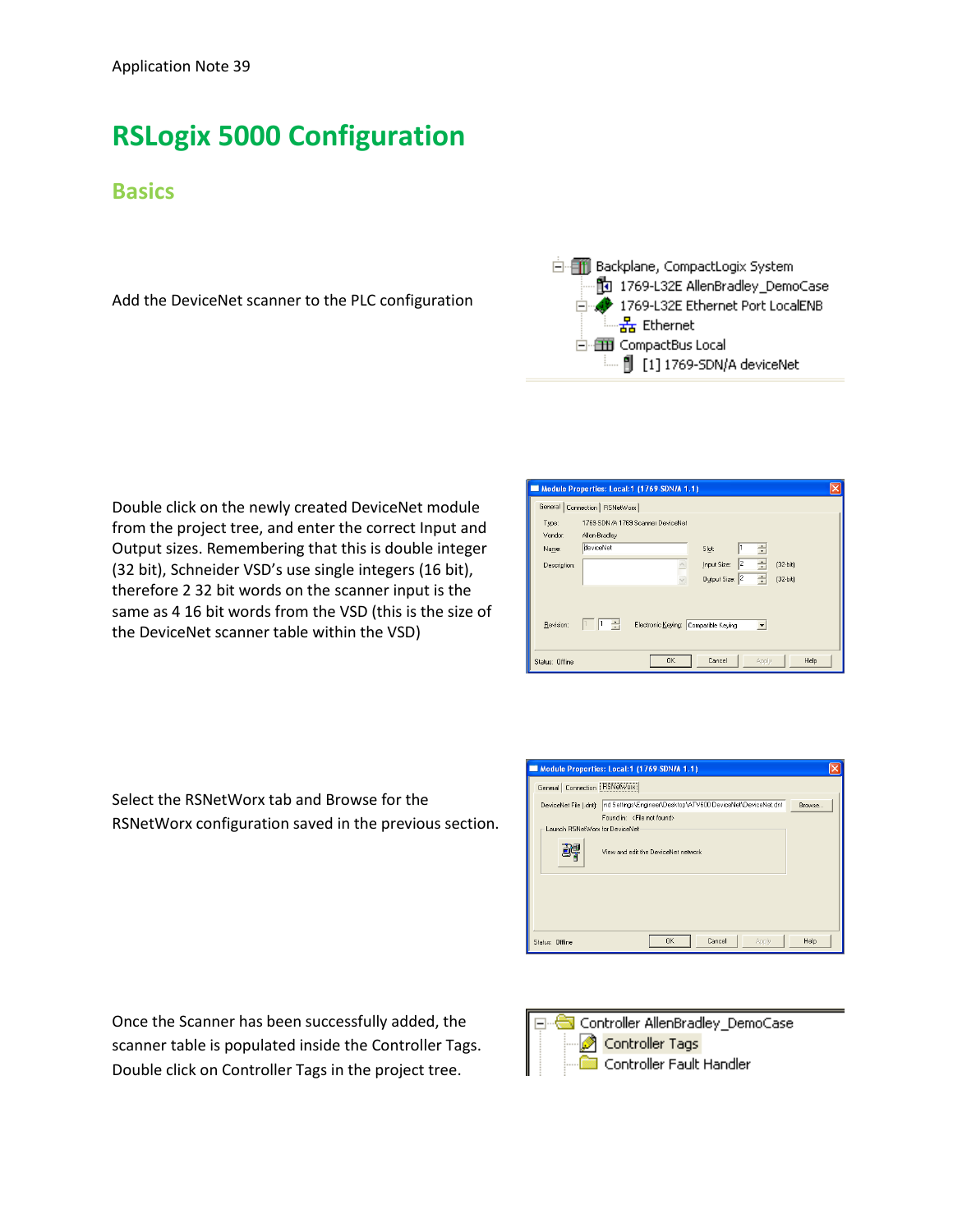Local:1:O.Data[0] represents output words 1 and 2 Local:1:O.Data[1] represents output words 3 and 4

Local:1:I.Data[0] represents input words 1 and 2 Local:1:I.Data[1] represents input words 3 and 4

| $H$ : fással $H$            | $\{1, 1, 1\}$         | (1, 1)  |                  | AB:1769_SDN_12By  |
|-----------------------------|-----------------------|---------|------------------|-------------------|
| + Local 1:0 CommandRegister | ${}$                  | (1, 1)  |                  | AB:1769 SDN Com   |
| E-Local10.Data              | ${,}$                 |         | $[]$ Decimal     | DINT[2]           |
| + Local1:0.Data[0]          | 49152000              |         | Decimal          | DINT              |
| + Local1:0.Datal11          | $\mathbf 0$           |         | Decimal          | DINT              |
| El-Local1H                  | ${,}$                 | $($ $)$ |                  | AB:1769_SDN_144E  |
| El Local 1:1 Fault          | 2#0000 0000 0000 0000 |         | Binary           | DINT              |
| + Local 1:LStatus           | $\{1, 1, 1\}$         | ${}$    |                  | AB:1769_SDN_Stab. |
| + Local 11.StatusRegister   | ${1, }$               | (1, 1)  |                  | AB:1769 SDN Stab  |
| Ellocal11Data               | ${,}$                 |         | $(-, 1)$ Decimal | DINTIZI           |
| + Local1:LData[0]           | 563                   |         | Decimal          | DINT              |
| + Local1:LData[1]           | $\mathbf{0}$          |         | Decimal          | DINT              |

To extrapolate the individual 16 bit words from the 32 bits of the Scanner, utilise the Bit Filed Distribute function

In this example, two internal memory words (16 bits long) have been created (iw\_VSD1\_eta and iw\_VSD1\_actrpm).

We say that we want to take the first 16 bits from Local:1:O.Data[0] and write to iw\_VSD1\_eta and take the 16 bits starting from bit 16 of Local:1:O.Data[0] and write to iw\_VSD1\_actrpm.

The same principle can be applied to the output scanner however the source shall be the 16 bit internal words and the destination is the scanner table.

| atn                         |  |
|-----------------------------|--|
| <b>Bit Field Distribute</b> |  |
| Source Local:1:I.Data[0]    |  |
| 51                          |  |
| Source Bit<br>n             |  |
| iw_VSD1_eta<br>Dest         |  |
| 51                          |  |
| 0<br>Dest Bit               |  |
| 16<br>Length                |  |
|                             |  |
|                             |  |
|                             |  |
| ato                         |  |
| <b>Bit Field Distribute</b> |  |
| Source Local:1:I.Data[0]    |  |
| 51.                         |  |
| 16<br>Source Bit            |  |
| Dest iw VSD1 actrpm         |  |
| Ω                           |  |
| Dest Bit<br>0               |  |
|                             |  |
| 16<br>Length                |  |
|                             |  |